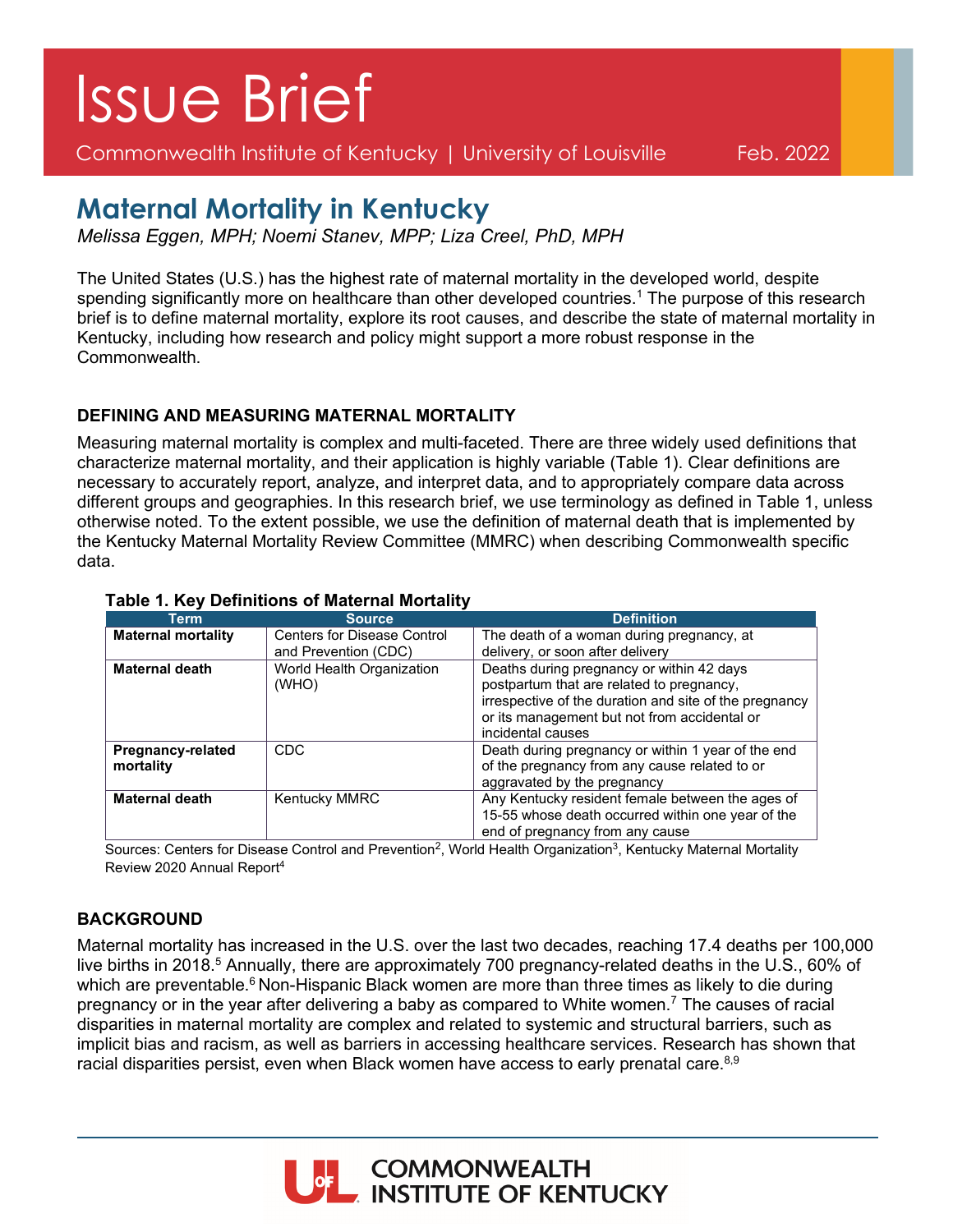To understand root causes of maternal mortality and identify strategies for prevention, it is critical to know when mortality is most likely to occur. In 2019, the CDC released a report of pregnancy-related deaths from 2011-2015. During that time, there were 3,410 maternal mortalities, of which the timing of death was known for 87.7%. Figures 1 and 2 summarize the timing and most common causes of maternal mortality in the U.S. between 2011-2015.10







#### **Figure 2. Most Common Causes of Maternal Mortality in the U.S., by Timing, 2011-2015**

Among Black women, the leading causes of mortality are cardiovascular conditions, cardiomyopathy, and hypertensive disorders (e.g., preeclampsia). An analysis of 2016-2017 national death certificate data found that non-Hispanic Black women were five times more likely to die of preeclampsia, eclampsia, and postpartum cardiomyopathy and 2.3 times more likely to die of obstetric embolism and hemorrhage as compared to White women.<sup>11</sup>

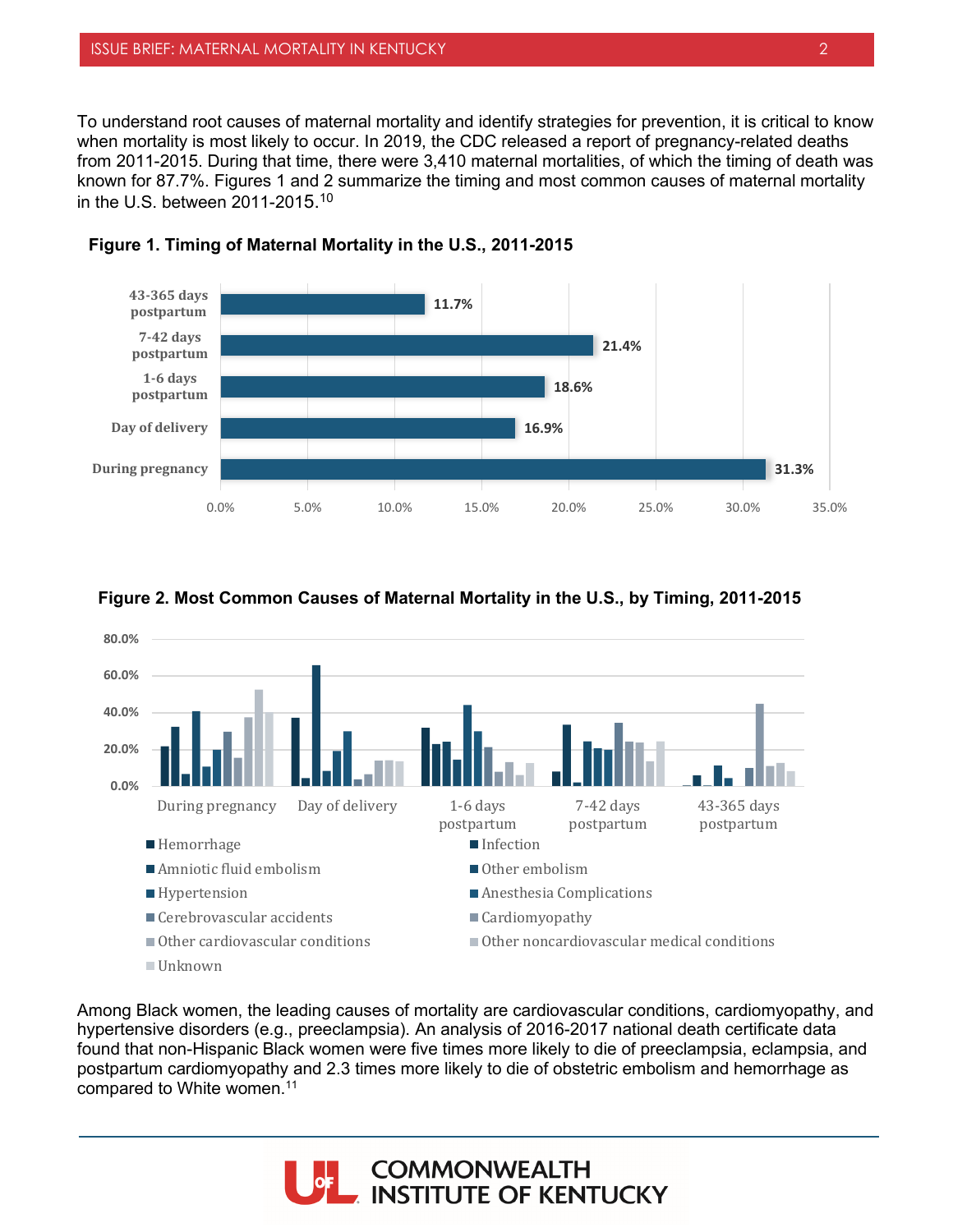#### **THE ROLE OF SOCIAL DETERMINANTS OF HEALTH**

Social determinants of health (SDOH) are the conditions in which people are born, grow, live, work, and age (Figure 3).<sup>12</sup> While much attention has been given to healthcare related determinants of maternal

mortality, there is substantial evidence of the impact of structural determinants, including systemic racism, implicit bias in healthcare settings, education, insurance status, and healthcare access and quality, among others.<sup>13</sup>

A growing body of literature indicates that racism, not race, is a significant contributor to maternal mortality.14 Structural and systemic factors including racist policies that limit access to financial resources such as credit and loans in certain geographic areas (a.k.a. "redlining") contribute to racial disparities in maternal mortality and morbidity. Researchers have found associations





Source: Healthy People 203015

between historically redlined zip codes in the U.S. and adverse maternal outcomes, including mortality, even after adjusting for other socioeconomic factors.<sup>16</sup> Implicit and explicit biases in healthcare settings can impact the outcomes that women of color experience during pregnancy and in the postpartum period. A substantial body of evidence documents that White medical providers hold negative implicit and explicit biases and stereotypes that influence clinical decision-making in encounters with Black patients.17 Biases may impact patient-provider interactions, treatment decisions, access to care, and health outcomes. One survey found that, among 2,700 women who had given birth in a hospital setting, one-third of women of color reported being mistreated by medical staff, as compared to one-sixth of White women. While there is some evidence to suggest that patients in racially concordant relationships are more satisfied with their care and patient-provider communication, this literature is sparse due to the lack of obstetricians and midwives of color.18

Other SDOH, such as access to quality education, are associated with positive maternal outcomes. Increasing levels of education may facilitate a better understanding of health information, ability to navigate complexity in the health care system, and an increased ability to self-advocate when making medical decisions.19 Education may also address income inequality, which has been associated with higher levels of pregnancy-related mortality among Black, but not White, women.<sup>20</sup> It is important to note that racial disparities in maternal mortality persist regardless of socioeconomic status and education. For instance, Black women with college degrees are five times more likely to have a pregnancy-related mortality as compared to White women with similar education.<sup>21</sup>

#### **MATERNAL MORTALITY IN KENTUCKY**

In 2018, Kentucky's maternal mortality rate was 40.8 per 100,000 live births. This is significantly higher than the national rate of  $17.4<sup>22</sup>$ 

The Kentucky Maternal Mortality Review Committee (MMRC) meets regularly to review causes of maternal deaths in the Commonwealth and make recommendations to improve the system of care for pregnant and postpartum women. The MMRC uses an expanded definition of maternal mortality in their review (Table 1) to include any female between the ages of 15-55 that was pregnant within one year prior to death or pregnant at death and died from any cause.

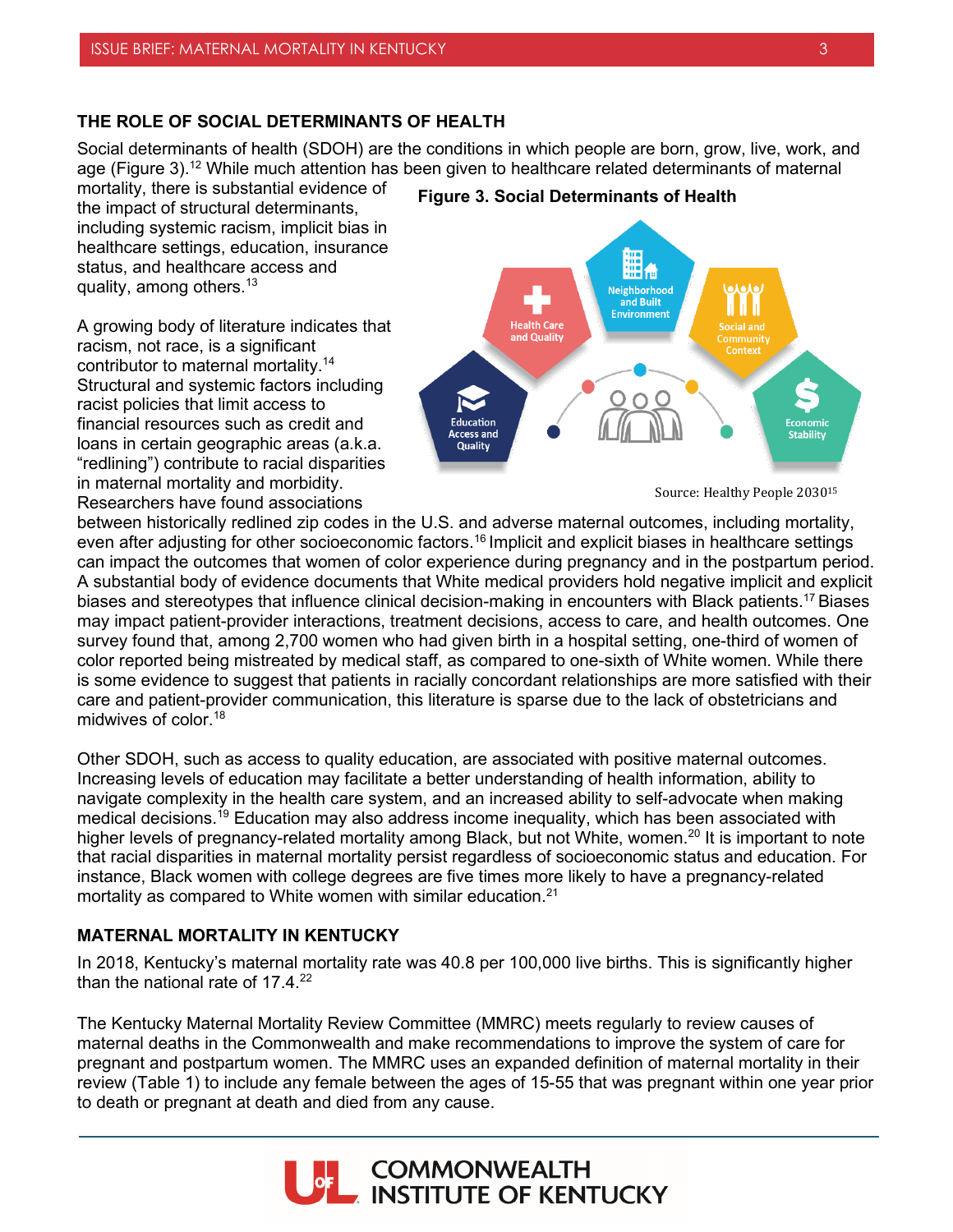The MMRC uses death certificate data to categorize cause of maternal death as natural, accidental, homicide, or suicide. A significant contributor to maternal deaths in Kentucky is substance use, which is categorized as "accidental." Substance use was the cause of 54.5% and 51.6% of accidental maternal mortalities in 2017 and 2018, respectively.

Kentucky data reflects national trends in substance use related deaths in the general population, largely attributed to accidental opioid overdose.<sup>24</sup> In 2017, the Kentucky MMRC found that mental health conditions, including depression, were a contributing factor in 39% of maternal deaths and a probable contributor in 15% of deaths. 25 Clinical and non-clinical strategies to address SDOH can support the behavioral health needs of women before, during, and after pregnancy. This might include screening and treatment for substance use disorder, referrals for perinatal mood and anxiety disorders (PMAD), identification of needs related to housing, food insecurity, and other factors for improving maternal health outcomes.<sup>26</sup>

There is evidence of significant racial disparities in maternal mortality in Kentucky, reflecting national trends. **Figure 4. Causes of Maternal Death, Kentucky, 2013-2018, Combined**



Homicide Suicide Natural Accidental

| Any death due to disease or natural process               |
|-----------------------------------------------------------|
| Deaths due to an inadvertent event                        |
| Death due to the action of another party<br>causing death |
| Self-inflicted injury with evidence of intent to<br>die   |
|                                                           |

*Source: Kentucky Maternal Mortality Review Committee Annual Report, 202023*

While Black individuals comprise only 8% of the total population of the state, they are disproportionally impacted by maternal mortality with a rate more than double that of White Kentuckians.

# **"Black women in Louisville and Lexington experience high rates of maternal mortality despite the availability of advanced maternal care in urban cores of the state."**



~Kentucky Maternal Mortality Review Committee Annual Report, 2020

# Source: Kentucky Maternal Mortality Review Committee 2020 Annual Report<sup>27</sup>

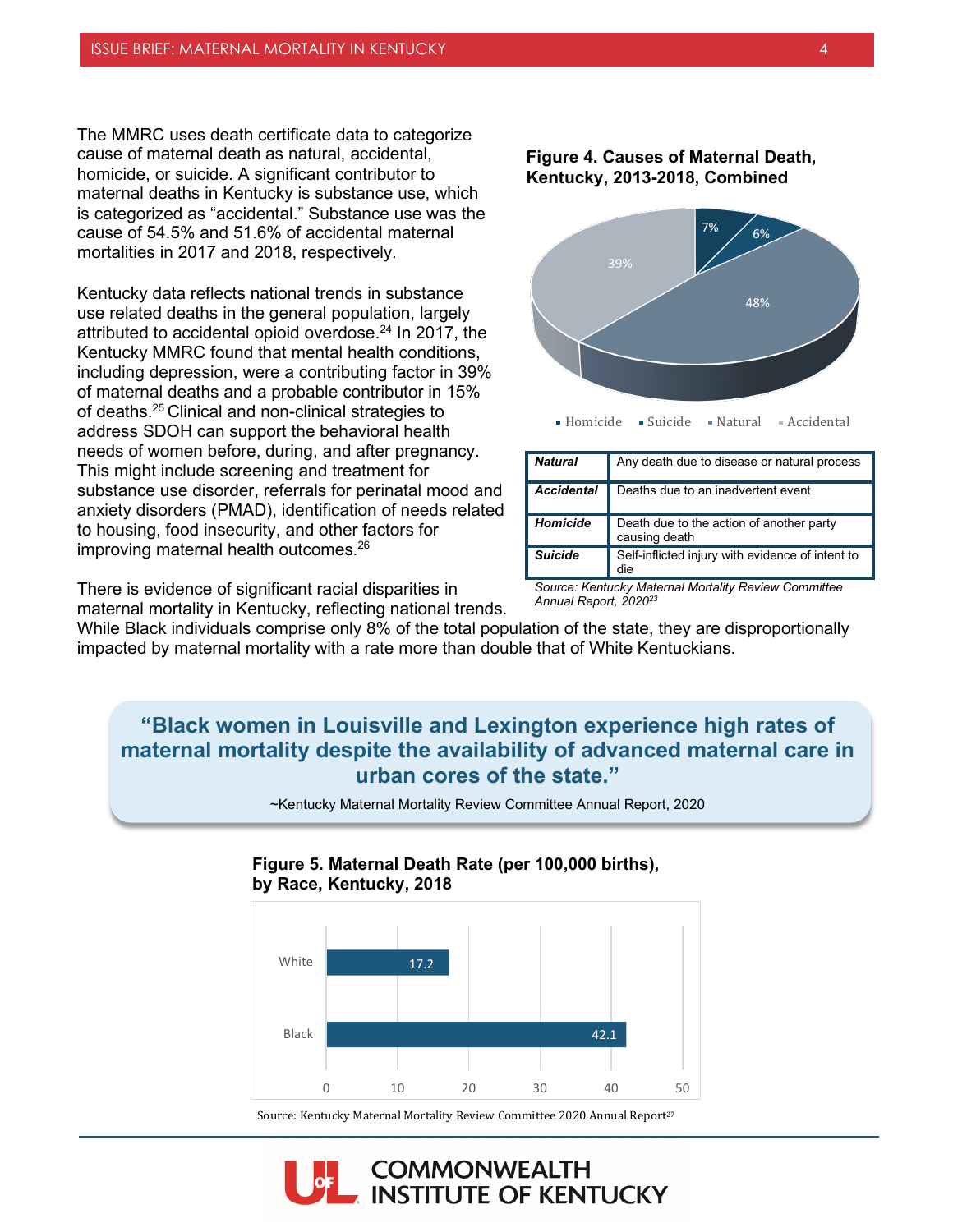National data points to stark racial disparities in rural communities, a particular concern in Kentucky given the geographic context. One national study found that Black women in rural areas experienced a rate of maternal mortality of 59.3 deaths per 100,000 live births, compared with 19.7 deaths per 100,000 live births among non-Hispanic white women. Additionally, between 2011-2016, pregnancy-related mortality was 14.6 deaths per 100,000 live births in large metropolitan areas, compared to 23.8 deaths per 100,000 live births in rural counties.<sup>28</sup>

# **In 2017, 78% of maternal deaths in Kentucky were identified as preventable, compared to 60% at the national level29,30**

Rural areas are susceptible to maternity care shortages. A maternity care desert is a geography that has no hospital or birthing center offering obstetric care and there are zero obstetric providers per 10,000 births. Approximately 50% of Kentucky counties are considered maternity care deserts.<sup>31</sup> Since 2005, a trend of rural hospital closures has occurred across the country, particularly concentrated in non-Medicaid expansion states. Medicaid expansion has been associated with improved hospital financial performance and reductions in the likelihood of rural hospital closure.<sup>32</sup> Nonetheless, a hospital with labor and delivery services located in Eastern Kentucky closed in January 2020.<sup>33</sup> The closure of rural obstetric units across the country, and in Kentucky, further risk maternal health. $34$ 

#### **WHAT IS KENTUCKY DOING TO ADDRESS MATERNAL MORTALITY?**

Kentucky has recently implemented practice and policy solutions to address high rates of maternal mortality in the Commonwealth, including establishing and convening the MMRC, and launching the Kentucky Perinatal Quality Collaborative (KY PQC). Maternal mortality related bills have also been introduced into the Kentucky General Assembly, with only a small number passing into law. Figure 6 provides an overview of key events related to maternal mortality in Kentucky since 2018.



#### **Figure 6. Key Events Addressing Maternal Mortality in Kentucky**

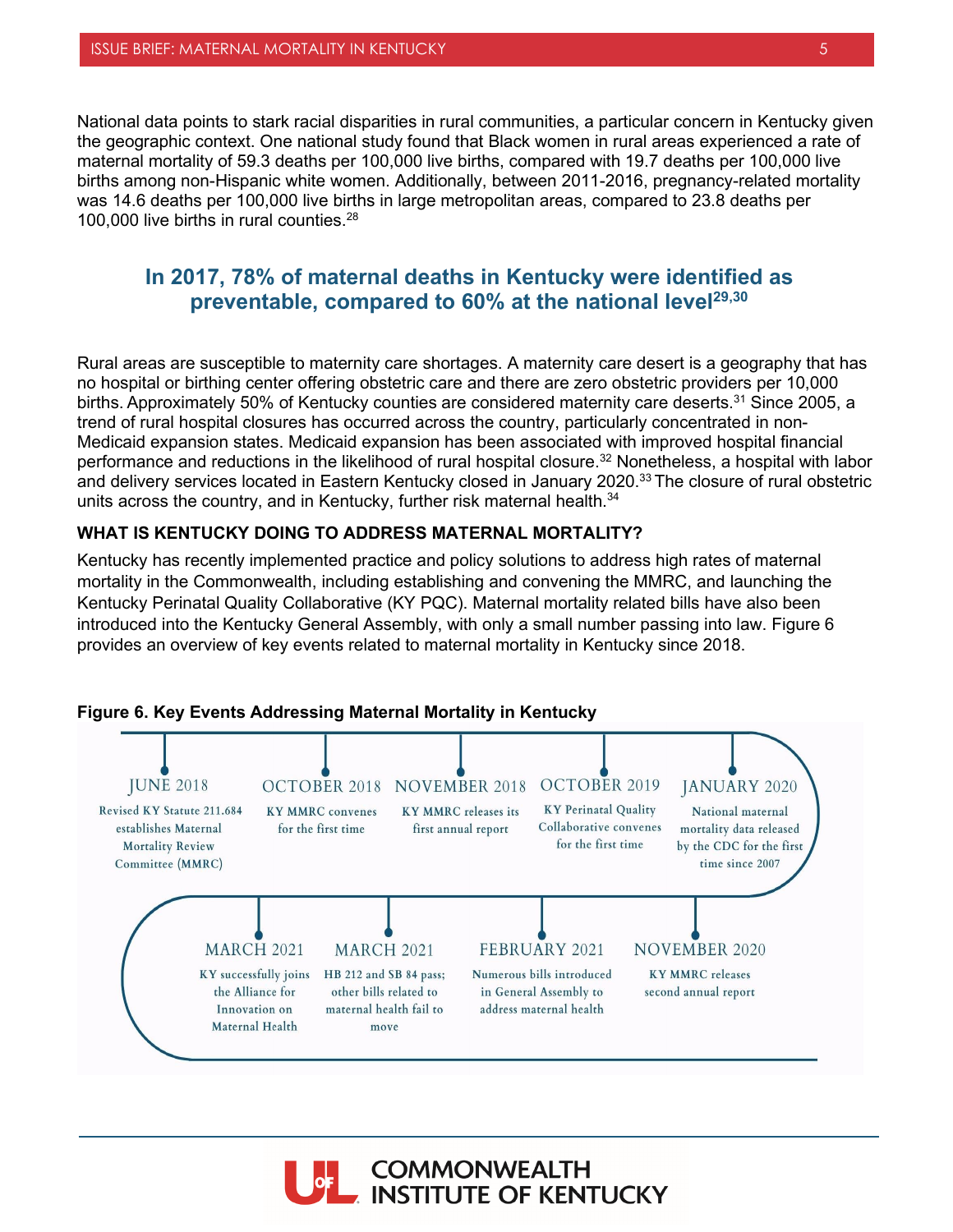#### **KENTUCKY MATERNAL MORTALITY REVIEW COMMITTEE**

The purpose of a MMRC is to determine cause of maternal death and identify opportunities for preventing future deaths, including the development of policy and practice recommendations.35 To thoroughly investigate the root cause of a maternal death, MMRCs must have access to relevant data, including legal documents, autopsy reports, and death certificates. To ensure confidentiality of data and the mortality review process, and to protect health care providers from liability and potential subpoenas, most MMRCs have legal protections in place. These legal protections are typically codified in state legislation and/or regulation. $^{36,37}$ 

**MMRCs are multidisciplinary committees that convene to thoroughly review deaths of women during or within one year of pregnancy**

In the fall of 2017, the Kentucky Division of Maternal and Child

Health (MCH) initiated updates to its existing maternal mortality review process. Historically, maternal mortality reviews in the state were conducted informally through contracts with local universities to identify trends or patterns in maternal deaths. Deaths of women ages 12-50 years who had been pregnant in the last 12 months prior to death were reviewed through this process. Pregnancy-associated cases, including deaths from homicide, suicide, motor vehicle collision, or overdose, were excluded from review. Additionally, no formal, publicly available reports were published or required for dissemination.<sup>38</sup>

In 2017, the Kentucky Division of MCH formed a Maternal Mortality Advisory Team (Team) to review the existing maternal mortality review process and engage in technical assistance with the Centers for Disease Control and Prevention (CDC) to ensure any revised maternal mortality review process was aligned with best practices and national reporting goals. The Team identified that increasing rates of suicide, homicide, and overdose necessitated a broader review of maternal deaths (up to one year after pregnancy and with the inclusion of pregnancy-associated deaths), a standardized and more consistent framework for mortality reviews, and a multi-disciplinary review team to investigate maternal deaths in the state. The outcome of the Team was the recommendation of a more formal review committee.<sup>39</sup> In June 2018, the Kentucky legislature revised statute 211.684 to establish the Kentucky MMRC and require that the committee prepare a publicly available annual report on the incidence and causes of maternal mortality in the Commonwealth.40

The current Kentucky MMRC consists of approximately thirty members and meets every two to three months. The MMRC's mission is to identify and review all deaths that meet the MMRC case definition of maternal death and develop recommendations to address maternal mortality. The Committee conducts its review processes in alignment with recommendations from the Centers for Disease Control and Prevention (CDC), American College of Obstetricians and Gynecologists (ACOG), and the Association of Maternal and Child Health Programs (AMCHP).<sup>41</sup>

One of the key strengths of the MMRC is its multi-disciplinary membership, which was intentionally designed to support the ability of the committee to recommend and implement changes at the systems level. The Kentucky MMRC released annual reports in 2019 and 2020, both of which include actions to improve maternal health in Kentucky. 42,43

Data and recommendations from the MMRC are utilized by the Kentucky Perinatal Quality Collaborative to formally design and implement change at the local and systems levels.

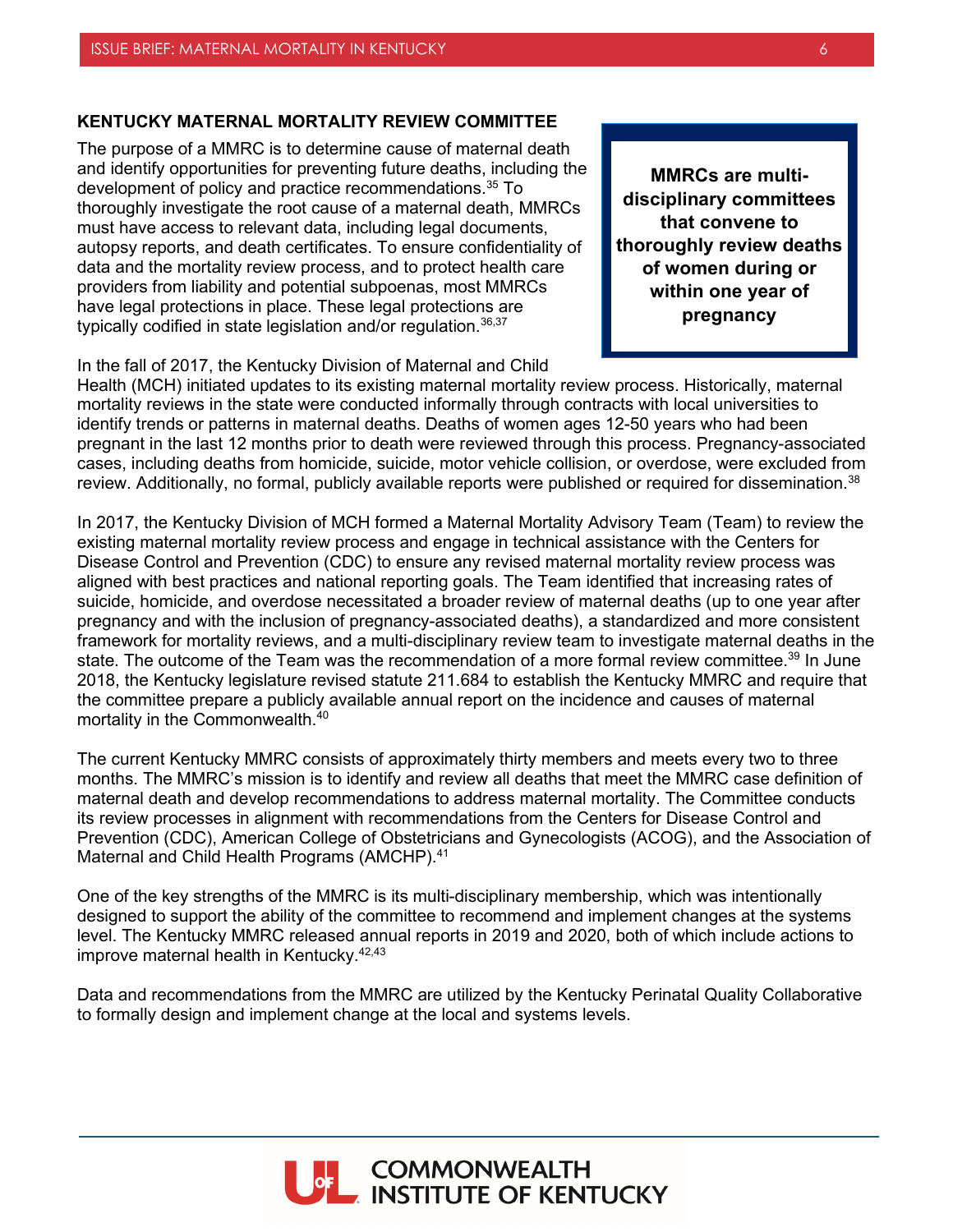#### **KENTUCKY PERINATAL QUALITY COLLABORATIVE**

The Kentucky Perinatal Quality Collaborative (KyPQC) is a statewide network of birthing hospitals and other key stakeholders collaborating to improve the quality of care during pregnancy, delivery and throughout the first year of life.44 It was launched within the Department of Public Health in October 2019 with the goal of improving maternal and infant health outcomes in Kentucky and, more specifically, to reduce maternal mortality and neonatal abstinence syndrome. <sup>45</sup> The collaborative is funded by a grant from the CDC.

#### **ALLIANCE FOR INNOVATION ON MATERNAL HEALTH**

The infrastructure of the MMRC and KyPQC allowed Kentucky to successfully apply for and join the Alliance for Innovation on Maternal Health (AIM) in March 2021. AIM, a joint agreement between the American College of Obstetricians and Gynecologists and the Health and Resources Services Administration Maternal Child Health Bureau, is a national data-driven maternal safety and quality improvement initiative to reduce preventable maternal mortality and severe morbidity. AIM aligns national, state, and hospital level quality improvement efforts to improve maternal health outcomes.<sup>46</sup>

AIM has developed evidence-based patient safety bundles designed to reduce preventable maternal morbidity and mortality. Primary bundles are:<sup>47</sup>

- Obstetric care for women with opioid use disorder
- Obstetric hemorrhage
- Safe reduction of primary cesarean birth
- Severe hypertension in pregnancy
- Cardiac conditions in obstetrical care
- Postpartum discharge transition
- Care for pregnant and postpartum people with substance use disorder

Because substance use disorder is a significant driver of maternal mortality in Kentucky, the KyPQC has chosen to begin their efforts with the implementation of the substance use disorder bundle.

#### **NATIONAL MIDWIFERY LEARNING COLLABORATIVE**

Kentucky was selected as one of five states to participate in a three-year learning collaborative convened by the Institute for Medicaid Innovation. The learning collaborative, which began in September 2021, is an opportunity for diverse stakeholders to collaborate to identify and advance midwifery-led models of care to reduce maternal health disparities.<sup>48</sup> A literature review concluded that midwife-led maternity care resulted in lower rates of cesarean section and lower rates of preterm births than other maternity models<sup>49</sup>

#### **KEY LEGISLATIVE ACTIONS TO ADDRESS MATERNAL MORTALITY**

In 2021, numerous bills related to maternal health were introduced into the Regular Session of the General Assembly. These bills focused on key topics related to maternal mortality, such as Medicaid coverage of doula services (HB 266), implicit bias training for perinatal health providers (HB 27), extending Medicaid coverage from 60 days to one year postpartum for behavioral health services (HB 283), increasing access to midwifery and doula services for incarcerated women (HB 285), requirements for hospitals and birthing centers to provide information and resources regarding maternal depression to maternal patients (HB 294), making pregnancy a qualifying event for health insurance coverage (HB 299), requiring a more detailed demographic analysis of maternal and child mortality data (HB 212), and a Senate bill (SB84) requiring that incarcerated pregnant people receive 6 weeks of postpartum care, ending solitary confinement during pregnancy and postpartum, providing social workers to work with

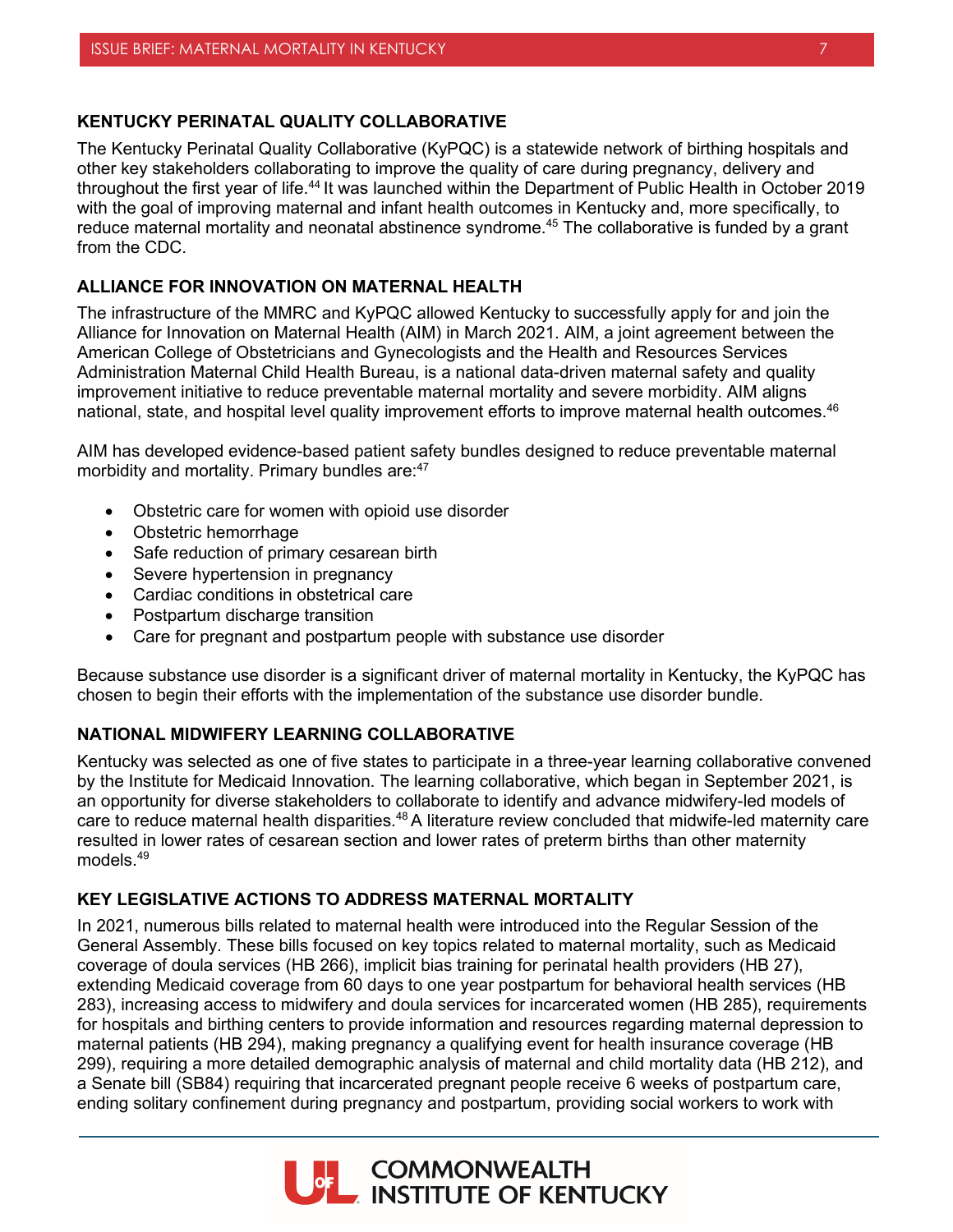pregnant people, and expanding pregnancy medical release to include community-based treatment options.

With the exception of HB 212, which was sponsored by House Republicans Samara Heavrin and C. Ed Massey, no bills introduced in the House were passed during the 2021 legislative session. In the Senate, SB 84 passed and was signed by the Governor in March 2021 with bi-partisan support. HB 290, introduced into the House in February 2021, would have required the Department for Medicaid Services or the Cabinet for Health and Family Services to seek a federal waiver to extend postpartum Medicaid coverage. This bill was related to provisions under the American Rescue Plan Act of 2021 that allows states to expand postpartum Medicaid coverage up to 12 months through a state plan amendment. States must do so through a section 1115 waiver or by using state funds.<sup>50</sup> HB 290 was not referred to a committee in the 2021 legislative session.

In December 2021, the Department of Health and Human Services issued guidance to states interested in expanding Medicaid coverage to women for up to one year postpartum. <sup>51</sup> An accompanying issue brief detailed the implications of expanding coverage and found that gains in postpartum eligibility would be largest for those whose incomes are between 138%-250% of the federal poverty level.<sup>52</sup> These individuals are less likely to qualify for Medicaid as parents in most states, including Kentucky, where non-pregnant adults qualify for Medicaid only if their income is up to 138% of the federal poverty level, an annual income of \$17,774.<sup>53</sup> Ensuring continued access to Medicaid in the postpartum period is a key policy strategy to address maternal mortality, particularly because a significant number of maternal deaths occur in the postpartum period. Currently, Kentucky Medicaid pays for 48.2% of all births and coverage ends 60 days postpartum for women who are not otherwise income eligible for Medicaid. 54 Women insured by Medicaid are more likely to have had a preterm birth or low birthweight baby, and to experience at least one chronic condition at delivery, putting them at higher risk for maternal morbidity and mortality.<sup>55</sup> Extending postpartum insurance coverage can also assist women in accessing substance use treatment and addressing other behavioral health needs that are contributors to maternal mortality.

#### **2022 REGULAR SESSION LEGISLATION FILED TO ADDRESS MATERNAL MORTALITY IN KENTUCKY56**

As of January 2022, seven bills related to maternal health have been introduced in the House and/or Senate in the 2022 regular legislative session. Table 2 on the next page provides a summary as of February 21, 2022.

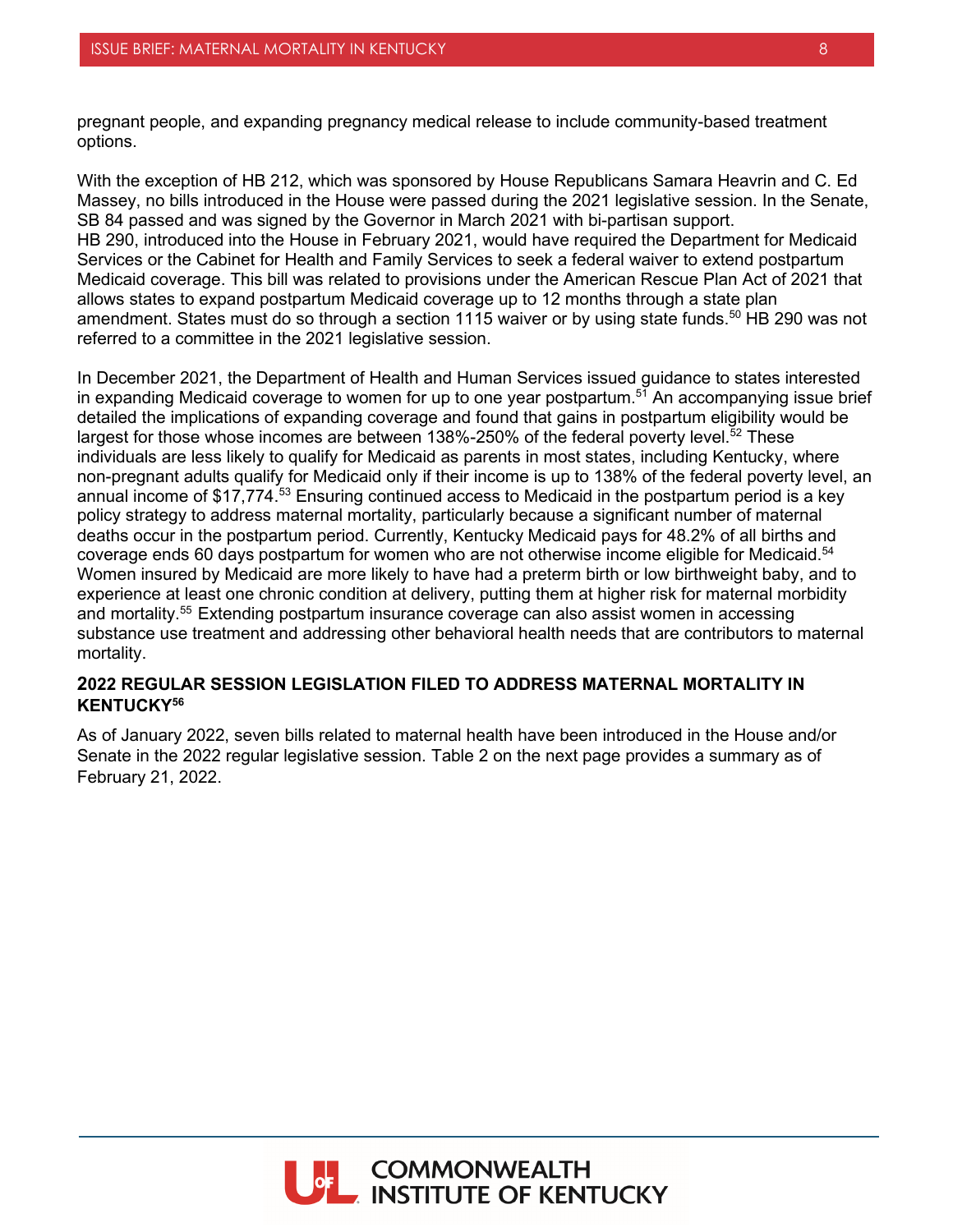| <b>Bill Number</b>    | <b>Sponsor</b>                      | <b>Summary</b>                                                                                                                                                                                                                                                                                                     |
|-----------------------|-------------------------------------|--------------------------------------------------------------------------------------------------------------------------------------------------------------------------------------------------------------------------------------------------------------------------------------------------------------------|
| <b>HB 41 (BR-147)</b> | R. Roberts, (D) P.<br>Minter (D)    | Requires birthing facilities offering obstetric services to<br>provide maternity patients with information regarding<br>maternal depression and available resources                                                                                                                                                |
| HB 37 (BR-254)        | A. Scott (D)                        | Requires licensed health facilities to implement evidence-<br>based implicit bias program for all health care providers<br>involved in perinatal care                                                                                                                                                              |
| <b>HB 38 (BR-255)</b> | A. Scott (D)                        | Amends KRS 196.173 to allow inmates who are pregnant<br>or postpartum to access midwifery or doula services                                                                                                                                                                                                        |
| HB 39 (BR-256)        | A. Scott (D)                        | Requires the Department for Medicaid Services to provide<br>coverage for doula services                                                                                                                                                                                                                            |
| HB 173 (BR-232)       | M. Cantrell (D)<br>C. Stevenson (D) | Amends KRS 205.592 to require Medicaid to cover<br>behavioral health services for eligible pregnant women for<br>up to 12 months postpartum                                                                                                                                                                        |
| HB 174 (BR-230)       | M. Cantrell (D)<br>C. Stevenson (D) | Amends KRS 205.592 to extend Medicaid eligibility for<br>certain new mothers for up to 12 months postpartum                                                                                                                                                                                                        |
| SB 95 (BR-1215)       | J. Adams (R)                        | Requires the Cabinet for Health and Family Services to<br>make information on postpartum depression and a<br>postpartum assessment tool available on its website;<br>requires healthcare providers providing postnatal care and<br>pediatric providers to invite women to complete a<br>postpartum assessment tool |

| Table 2. Proposed Legislation to Address Maternal Mortality in Kentucky, 2022 Regular |  |
|---------------------------------------------------------------------------------------|--|
| <b>Session</b>                                                                        |  |

#### **WHAT'S NEXT FOR KENTUCKY?**

Maternal mortality is a key issue in Kentucky, which has one of the highest rates in the country. Stakeholders across the state have made substantial advancements in addressing maternal mortality by establishing a multi-disciplinary maternal mortality review committee and a perinatal quality collaborative. One achievement of the Commonwealth's efforts is the opportunity to join AIM as a member state. The momentum continues with several prefiled bills related to maternal mortality for the 2022 session. Legislative action can provide Kentucky with additional opportunity to improve its maternal mortality and morbidity rates and continue building upon its successes.

While much has been accomplished in Kentucky to address high maternal mortality rates, there remain ample opportunities to build upon this work. Based upon our research and analysis, we recommend three key investments in research and data to support local and state efforts to ensure the health and survival of all pregnant and birthing Kentuckians.

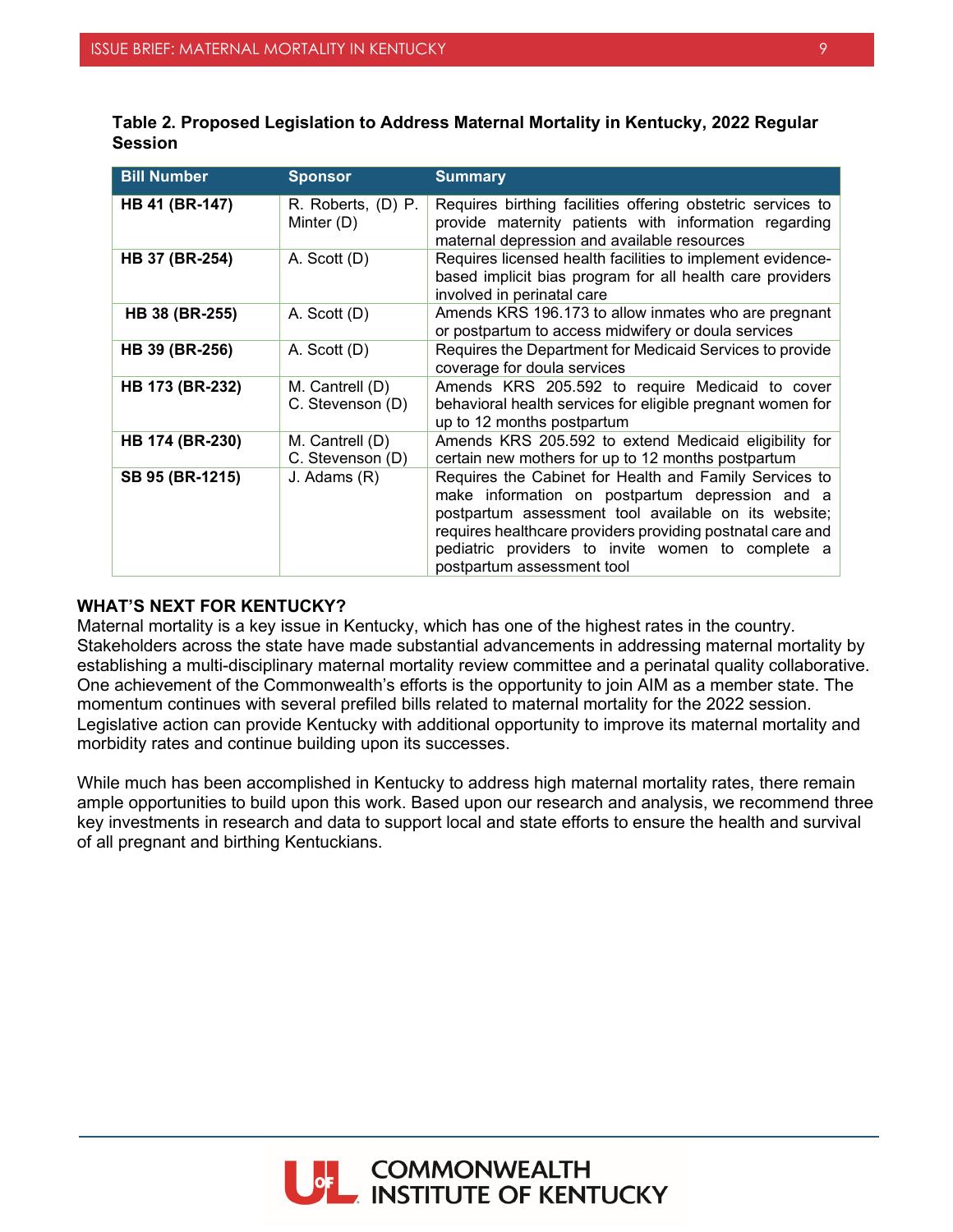## **KEY RECOMMENDATIONS**

#### *Invest in capacity for data collection and analysis to support local and regional efforts to improve maternal health.*

More data collection and analysis capacity are needed to understand root causes of maternal mortality, particularly as it relates to geographic, health systems, and racial and ethnic disparities. Given the stark racial disparities that exist in the Commonwealth, data that allows a thorough investigation into the role of systems, policies, and practices in causing or addressing maternal mortality are essential. Further, the rural nature of Kentucky presents an opportunity to explore geographic variations in maternal mortality and identify targeted actions to improve maternal health in local communities. Opportunities to build data systems, such as an All-Payer Claims Database, can promote more comprehensive studies of maternal health, including in depth analyses on disparities.

#### *Explore SDOH of maternal mortality in Kentucky more deeply and address root causes through policy and practice considerations.*

Little is known about the role of SDOH specific to maternal mortality in Kentucky, largely due to limited data. Better information on SDOH and maternal mortality is critical for identifying root causes of maternal mortality, which should be considered when developing locally responsive policy and practice solutions. Community engaged outreach and research will enhance knowledge of social determinants and of maternal mortality more broadly, which will inform policy decision-making at the local and state levels. Additionally, better data can improve screening and referrals for SDOH at prenatal and postpartum visits, and documentation of this information.

#### *Broadly disseminate research findings and other forms of reporting to key stakeholders to raise awareness of maternal mortality in Kentucky and leverage additional resources.*

Data and research, when developed and delivered impactfully considering the context, can help inform efforts at the local and community levels as well as assist with leveraging key resources such as funding and technical assistance. Investments in the dissemination of research findings can contribute to significant gains in advancing maternal health in the Commonwealth.

#### **CONTACT INFORMATION**

For more information about this issue brief or to learn more about the Commonwealth Institute of Kentucky, please contact:

Email: cik@louisville.edu

Website:<https://louisville.edu/sphis/departments/cik>

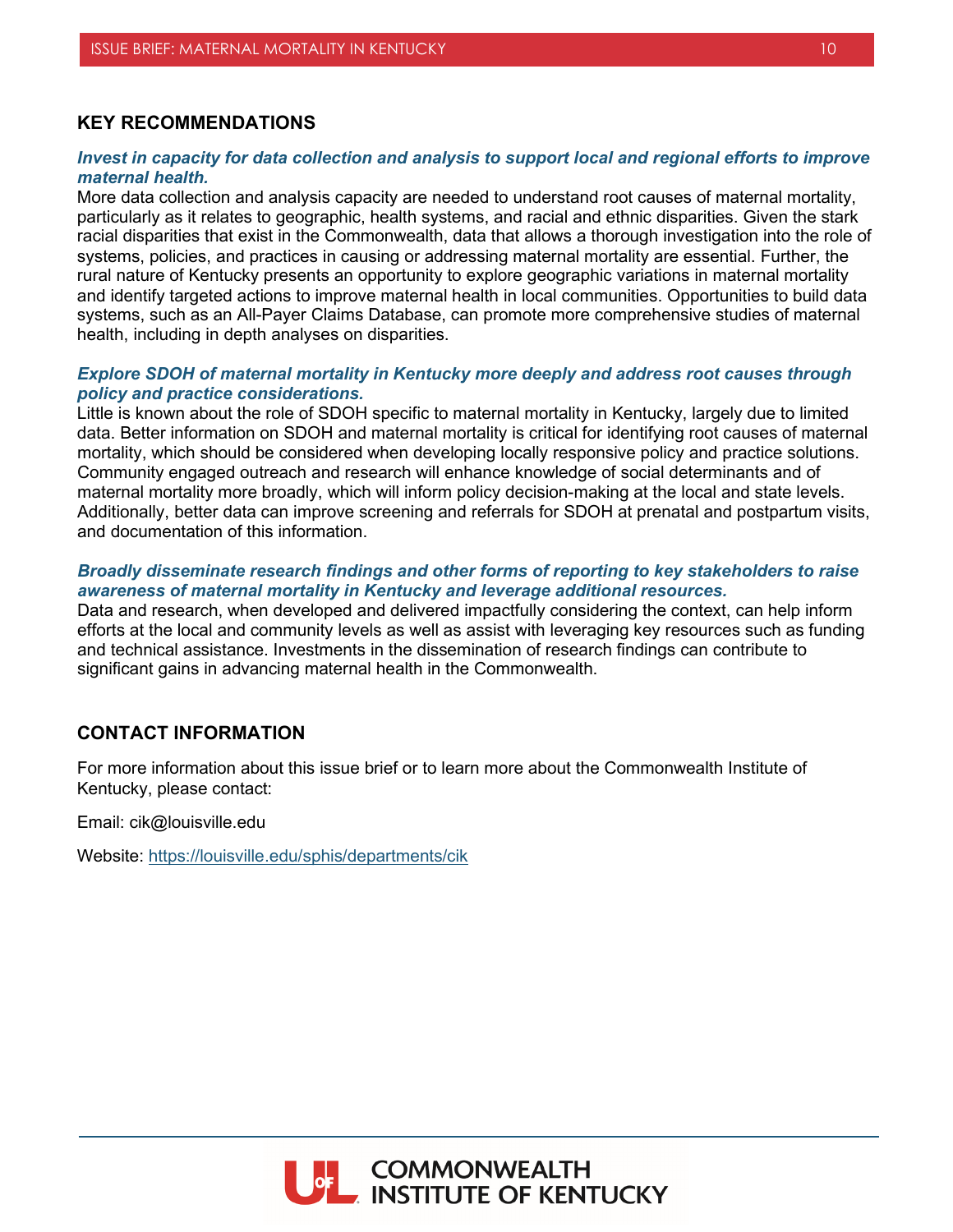#### **REFERENCES**

- 1. Organization for Economic Co-operation and Development. (November 2021). OECD Health Database. Health Status: Maternal and Infant Mortality. [https://stats.oecd.org/Index.aspx?ThemeTreeId=9.](https://stats.oecd.org/Index.aspx?ThemeTreeId=9)
- 2. Centers for Disease Control and Prevention. (2020). Maternal Mortality. [https://www.cdc.gov/reproductivehealth/maternal-mortality/index.html.](https://www.cdc.gov/reproductivehealth/maternal-mortality/index.html)
- 3. World Health Organization. (2021). The Global Health Observatory. Maternal Deaths. [https://www.who.int/data/gho/indicator-metadata-registry/imr-details/4622.](https://www.who.int/data/gho/indicator-metadata-registry/imr-details/4622)
- 4. Kentucky Department for Public Health. (November 2020). Maternal Mortality Review 2020 Annual Report. [https://chfs.ky.gov/agencies/dph/dmch/Documents/MMRAnnualReport.pdf.](https://chfs.ky.gov/agencies/dph/dmch/Documents/MMRAnnualReport.pdf)
- 5. Hoyert DL & Miniño AM. (2020). Maternal mortality in the United States: Changes in coding, publication, and data release, 2018. National Vital Statistics Reports, 69(2). Hyattsville, MD: National Center for Health Statistics.
- 6. Centers for Disease Control and Prevention. (September 14, 2021). Pregnancy-Related Deaths in the United States. [https://www.cdc.gov/hearher/pregnancy-related-deaths/index.html.](https://www.cdc.gov/hearher/pregnancy-related-deaths/index.html)
- 7. Artiga, S, Pham, O, Orgera, K, Ranji, U. (November 10, 2020). *Racial Disparities in Maternal and Infant Health: An Overview.* [https://www.kff.org/report-section/racial-disparities-in-maternal-and](https://www.kff.org/report-section/racial-disparities-in-maternal-and-infant-health-an-overview-issue-brief/)[infant-health-an-overview-issue-brief/.](https://www.kff.org/report-section/racial-disparities-in-maternal-and-infant-health-an-overview-issue-brief/)
- 8. Lister, R. L., Drake, W., Scott, B. H., & Graves, C. (2019). Black Maternal Mortality-The Elephant in the Room. World Journal of Gynecology & Women's Health, 3(1).
- 9. Taylor J. K. (2020). Structural Racism and Maternal Health Among Black Women. The Journal of Law, Medicine & Ethics: A Journal of the American Society of Law, Medicine & Ethics, 48(3), 506– 517.
- 10. Peterson, E, Davis, N, Goodman, D, Cox, S, Mayes, N, Johnston, E, Syverson, C, Seed, K, Shapiro-Mendoza, C, Callaghan, W, Barfield, W. (May 10, 2019). *Vital Signs: Pregnancy-Related Deaths, United States, 2011-2015, and Strategies for Prevention, 13 States, 2013-2017.* <https://www.cdc.gov/mmwr/volumes/68/wr/mm6818e1.htm>
- 11. MacDorman, M. F., Thoma, M., Declcerq, E., & Howell, E. A. (2021). Racial and Ethnic Disparities in Maternal Mortality in the United States Using Enhanced Vital Records, 2016‒2017. *American Journal of Public Health*, *111*(9), 1673–1681.
- 12. Centers for Disease Control and Prevention. (October 2020). Social Determinants of Health. [https://www.cdc.gov/publichealthgateway/sdoh/index.html.](https://www.cdc.gov/publichealthgateway/sdoh/index.html)
- 13. Wang, E., Glazer, K. B., Howell, E. A., & Janevic, T. M. (2020). Social Determinants of Pregnancy-Related Mortality and Morbidity in the United States: A Systematic Review. *Obstetrics and Gynecology*, *135*(4), 896–915.
- 14. National Heart, Lung, and Blood Institute. (April 26, 2021). Systemic Racism, a Key Risk Factor for Maternal Death and Illness. [https://www.nhlbi.nih.gov/news/2021/systemic-racism-key-risk](https://www.nhlbi.nih.gov/news/2021/systemic-racism-key-risk-factor-maternal-death-and-illness)[factor-maternal-death-and-illness](https://www.nhlbi.nih.gov/news/2021/systemic-racism-key-risk-factor-maternal-death-and-illness)
- 15. Healthy People 2030, U.S. Department of Health and Human Services, Office of Disease Prevention and Health Promotion. [https://health.gov/healthypeople/objectives-and-data/social](https://health.gov/healthypeople/objectives-and-data/social-determinants-health)[determinants-health.](https://health.gov/healthypeople/objectives-and-data/social-determinants-health)
- 16. Hollenbach, S. J., Thornburg, L. L., Glantz, J. C., & Hill, E. (2021). Associations Between Historically Redlined Districts and Racial Disparities in Current Obstetric Outcomes. *JAMA network open*, *4*(9), e2126707.
- 17. van Ryn, M., Burgess, D. J., Dovidio, J. F., Phelan, S. M., Saha, S., Malat, J., Griffin, J. M., Fu, S. S., & Perry, S. (2011). The Impact of Racism on Clinician Cognition, Behavior, and Clinical Decision Making. D*u Bois Review: Social Science Research on Race*, *8*(1), S199–218.
- 18. National Academies of Sciences, Engineering, and Medicine 2020. *Birth Settings in America: Outcomes, Quality, Access, and Choice.* Washington, DC: The National Academies Press. [https://doi.org/10.17226/25636.](https://doi.org/10.17226/25636)

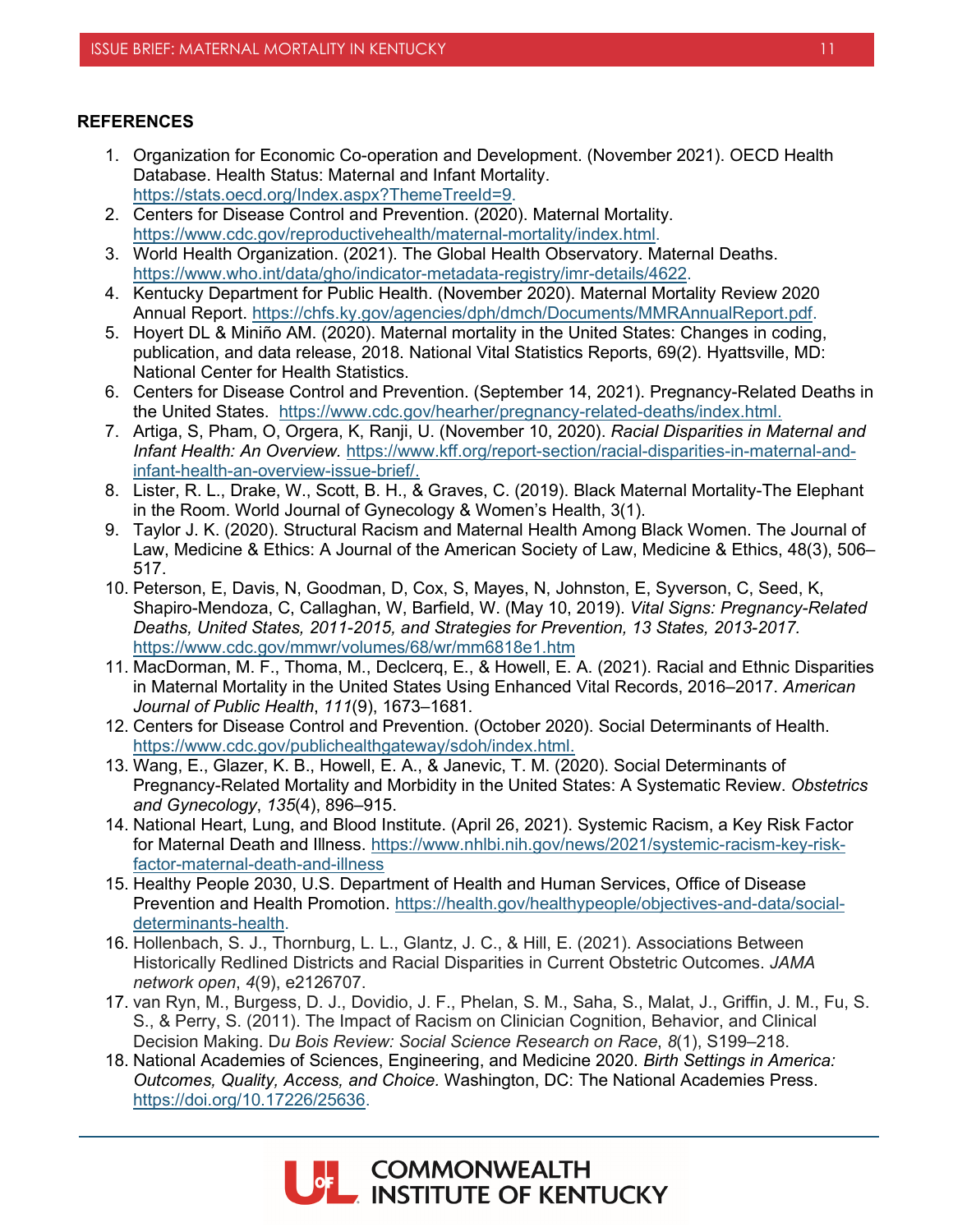- 19. Karlsen, S., Say, L., Souza, J. P., Hogue, C. J., Calles, D. L., Gülmezoglu, A. M., & Raine, R. (2011). The relationship between maternal education and mortality among women giving birth in health care institutions: analysis of the cross sectional WHO Global Survey on Maternal and Perinatal Health. *BMC Public Health*, *11*, 606.
- 20. Vilda, D., Wallace, M., Dyer, L., Harville, E., & Theall, K. (2019). Income inequality and racial disparities in pregnancy-related mortality in the US. *SSM - Population Health*, *9*, 100477.
- 21. Centers for Disease Control and Prevention. *Racial and Ethnic Disparities in Pregnancy-Related Deaths—United States, 2007-2016.* [https://www.cdc.gov/reproductivehealth/maternal](https://www.cdc.gov/reproductivehealth/maternal-mortality/disparities-pregnancy-related-deaths/Infographic-disparities-pregnancy-related-deaths-h.pdf)[mortality/disparities-pregnancy-related-deaths/Infographic-disparities-pregnancy-related-deaths](https://www.cdc.gov/reproductivehealth/maternal-mortality/disparities-pregnancy-related-deaths/Infographic-disparities-pregnancy-related-deaths-h.pdf)[h.pdf](https://www.cdc.gov/reproductivehealth/maternal-mortality/disparities-pregnancy-related-deaths/Infographic-disparities-pregnancy-related-deaths-h.pdf)
- 22. National Center for Health Statistics, Final Natality Data, 2018. Accessed at March of Dimes [https://www.marchofdimes.org/peristats/ViewSubtopic.aspx?reg=21&top=11&stop=154&lev=1&sl](https://www.marchofdimes.org/peristats/ViewSubtopic.aspx?reg=21&top=11&stop=154&lev=1&slev=4&obj=1) [ev=4&obj=1.](https://www.marchofdimes.org/peristats/ViewSubtopic.aspx?reg=21&top=11&stop=154&lev=1&slev=4&obj=1)
- 23. Kentucky Department for Public Health. (November 2020). Maternal Mortality Review 2020 Annual Report. [https://chfs.ky.gov/agencies/dph/dmch/Documents/MMRAnnualReport.pdf.](https://chfs.ky.gov/agencies/dph/dmch/Documents/MMRAnnualReport.pdf)
- 24. Mattson, C. L., Tanz, L. J., Quinn, K., Kariisa, M., Patel, P., & Davis, N. L. (2021). Trends and Geographic Patterns in Drug and Synthetic Opioid Overdose Deaths - United States, 2013- 2019. *MMWR. Morbidity and Mortality Weekly Report*, *70*(6), 202–207.
- 25. Kentucky Department for Public Health. (November 2020). Maternal Mortality Review 2020 Annual Report. [https://chfs.ky.gov/agencies/dph/dmch/Documents/MMRAnnualReport.pdf.](https://chfs.ky.gov/agencies/dph/dmch/Documents/MMRAnnualReport.pdf)
- 26. Platt, T & Hanlon, C. (2021). National Academy for State Health Policy. *State Maternal Mortality Review Committees Address Substance Use Disorder and Mental Health to Improve Maternal Health*. [https://www.nashp.org/wp-content/uploads/2021/08/maternal-mortality-review](https://www.nashp.org/wp-content/uploads/2021/08/maternal-mortality-review-committees-address-substance-use-disorder-and-mental-health.pdf)[committees-address-substance-use-disorder-and-mental-health.pdf](https://www.nashp.org/wp-content/uploads/2021/08/maternal-mortality-review-committees-address-substance-use-disorder-and-mental-health.pdf)
- 27. Kentucky Department for Public Health. (November 2020). Maternal Mortality Review 2020 Annual Report. [https://chfs.ky.gov/agencies/dph/dmch/Documents/MMRAnnualReport.pdf.](https://chfs.ky.gov/agencies/dph/dmch/Documents/MMRAnnualReport.pdf)
- 28. United States Government Accountability Office. Report to the Committee on Ways and Means, House of Representatives. (April 2021). Maternal Mortality and Morbidity: Additional Efforts Needed to Assess Program Data for Rural and Underserved Areas. [https://www.gao.gov/assets/gao-21-283.pdf.](https://www.gao.gov/assets/gao-21-283.pdf)
- 29. Kentucky Department for Public Health, Division of Maternal and Child Health. (November 2018). Maternal Mortality Review 2018 Annual Report. [https://mchbtvis.hrsa.gov/Narratives/FileView/ShowFile?fileName=Final%202018%20Maternal%2](https://mchbtvis.hrsa.gov/Narratives/FileView/ShowFile?fileName=Final%202018%20Maternal%20Mortality%20Report_86c5c579-9714-4890-9119-6897a3daff4a.pdf&AppFormUniqueId=25a9d398-7b6f-4e59-aea9-2899e91b72be) [0Mortality%20Report\\_86c5c579-9714-4890-9119-](https://mchbtvis.hrsa.gov/Narratives/FileView/ShowFile?fileName=Final%202018%20Maternal%20Mortality%20Report_86c5c579-9714-4890-9119-6897a3daff4a.pdf&AppFormUniqueId=25a9d398-7b6f-4e59-aea9-2899e91b72be) [6897a3daff4a.pdf&AppFormUniqueId=25a9d398-7b6f-4e59-aea9-2899e91b72be.](https://mchbtvis.hrsa.gov/Narratives/FileView/ShowFile?fileName=Final%202018%20Maternal%20Mortality%20Report_86c5c579-9714-4890-9119-6897a3daff4a.pdf&AppFormUniqueId=25a9d398-7b6f-4e59-aea9-2899e91b72be)
- 30. Kentucky Department for Public Health. (November 2020). Maternal Mortality Review 2020 Annual Report. [https://chfs.ky.gov/agencies/dph/dmch/Documents/MMRAnnualReport.pdf.](https://chfs.ky.gov/agencies/dph/dmch/Documents/MMRAnnualReport.pdf)
- 31. March of Dimes. (2018). Nowhere to Go: Maternity Care Deserts Across the U.S. [https://www.marchofdimes.org/materials/Nowhere\\_to\\_Go\\_Final.pdf.](https://www.marchofdimes.org/materials/Nowhere_to_Go_Final.pdf)
- 32. Guth, M., Garfield, R., Rudowitz, R. (March 17, 2020). Kaiser Family Foundation. The Effects of Medicaid Expansion Under the ACA: Studies from January 2014 to January 2020. https://www.kff.org/medicaid/report/the-effects-of-medicaid-expansion-under-the-aca-updatedfindings-from-a-literature-review/
- 33. WV Public Broadcasting. (January 23, 2020). Eastern Kentucky Hospital to Close, Impacting 1,000 Area Jobs. [https://www.wvpublic.org/news/2020-01-23/eastern-kentucky-hospital-to-close](https://www.wvpublic.org/news/2020-01-23/eastern-kentucky-hospital-to-close-impacting-1-000-area-jobs)[impacting-1-000-area-jobs.](https://www.wvpublic.org/news/2020-01-23/eastern-kentucky-hospital-to-close-impacting-1-000-area-jobs)
- 34. Lewis, C., Paxton, I., Zephyrin, L. The Commonwealth Fund. (August 15, 2019). The Rural Maternity Care Crisis.<https://www.commonwealthfund.org/blog/2019/rural-maternity-care-crisis>
- 35. Davis, N., Smoots, A., Goodman, D. (2019). Centers for Disease Control and Prevention. Pregnancy-Related Deaths: Data from 14 U.S. Maternal Mortality Review Committees, 2008- 2017. [https://www.cdc.gov/reproductivehealth/maternal-mortality/erase-mm/mmr-data-brief.html.](https://www.cdc.gov/reproductivehealth/maternal-mortality/erase-mm/mmr-data-brief.html)

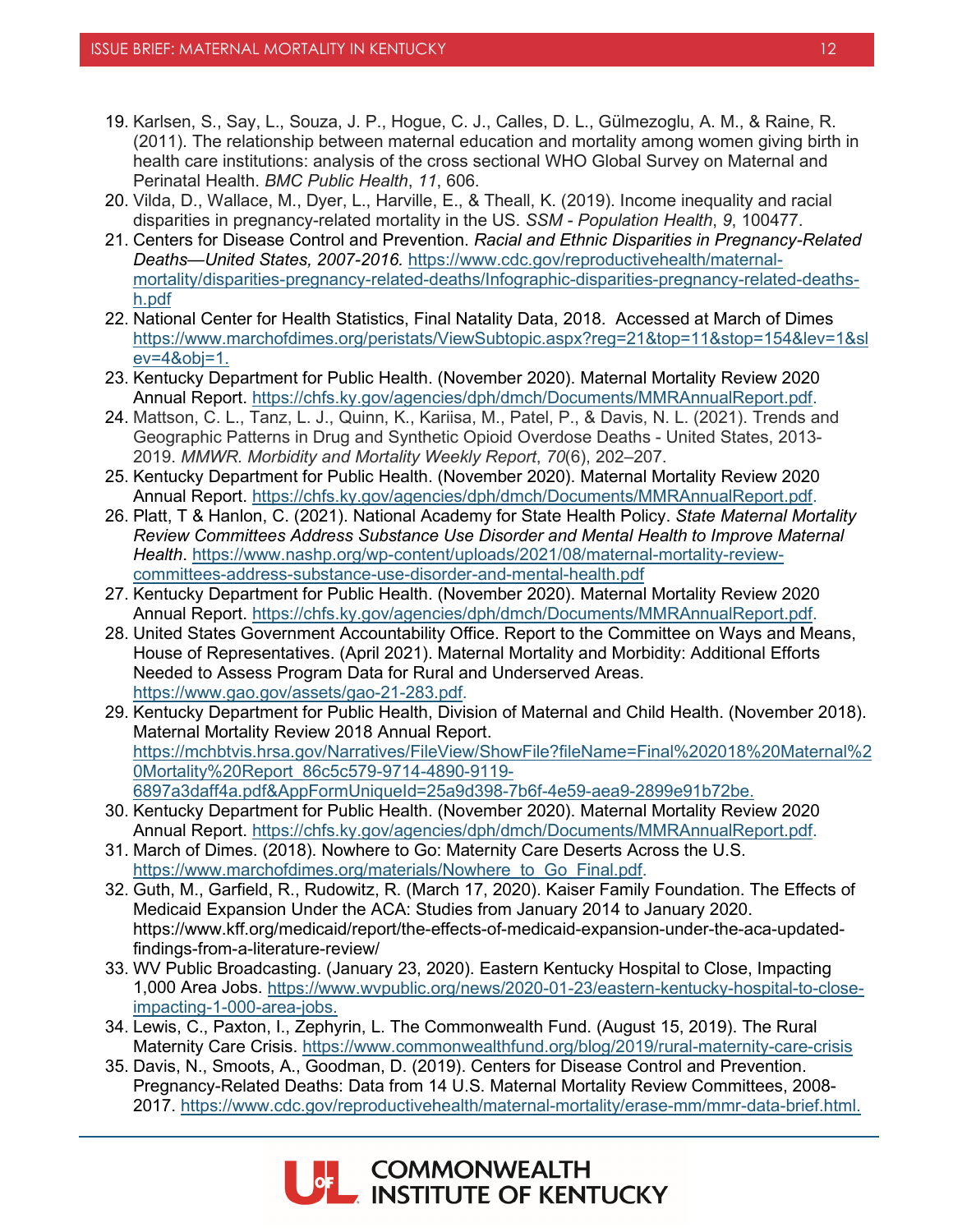- 36. ACOG State Legislative Toolkit. (2011). Improving Pregnancy Outcomes: Maternal Mortality Reviews and Standardized Reporting. [http://www.amchp.org/programsandtopics/womens](http://www.amchp.org/programsandtopics/womens-health/Focus%20Areas/MMR/Documents/ACOG-State-Legis-Toolkit-2011.pdf)[health/Focus%20Areas/MMR/Documents/ACOG-State-Legis-Toolkit-2011.pdf.](http://www.amchp.org/programsandtopics/womens-health/Focus%20Areas/MMR/Documents/ACOG-State-Legis-Toolkit-2011.pdf)
- 37. Guttmacher Institute. (October 1, 2021). Maternal Mortality Review Committees. [https://www.guttmacher.org/state-policy/explore/maternal-mortality-review-committees.](https://www.guttmacher.org/state-policy/explore/maternal-mortality-review-committees)
- 38. Kentucky Department for Public Health, Division of Maternal and Child Health. (November 2018). Maternal Mortality Review 2018 Annual Report. [https://mchbtvis.hrsa.gov/Narratives/FileView/ShowFile?fileName=Final%202018%20Maternal%2](https://mchbtvis.hrsa.gov/Narratives/FileView/ShowFile?fileName=Final%202018%20Maternal%20Mortality%20Report_86c5c579-9714-4890-9119-6897a3daff4a.pdf&AppFormUniqueId=25a9d398-7b6f-4e59-aea9-2899e91b72be) [0Mortality%20Report\\_86c5c579-9714-4890-9119-](https://mchbtvis.hrsa.gov/Narratives/FileView/ShowFile?fileName=Final%202018%20Maternal%20Mortality%20Report_86c5c579-9714-4890-9119-6897a3daff4a.pdf&AppFormUniqueId=25a9d398-7b6f-4e59-aea9-2899e91b72be) [6897a3daff4a.pdf&AppFormUniqueId=25a9d398-7b6f-4e59-aea9-2899e91b72be.](https://mchbtvis.hrsa.gov/Narratives/FileView/ShowFile?fileName=Final%202018%20Maternal%20Mortality%20Report_86c5c579-9714-4890-9119-6897a3daff4a.pdf&AppFormUniqueId=25a9d398-7b6f-4e59-aea9-2899e91b72be)
- 39. Kentucky Department for Public Health, Division of Maternal and Child Health. (November 2018). Maternal Mortality Review 2018 Annual Report. [https://mchbtvis.hrsa.gov/Narratives/FileView/ShowFile?fileName=Final%202018%20Maternal%2](https://mchbtvis.hrsa.gov/Narratives/FileView/ShowFile?fileName=Final%202018%20Maternal%20Mortality%20Report_86c5c579-9714-4890-9119-6897a3daff4a.pdf&AppFormUniqueId=25a9d398-7b6f-4e59-aea9-2899e91b72be) [0Mortality%20Report\\_86c5c579-9714-4890-9119-](https://mchbtvis.hrsa.gov/Narratives/FileView/ShowFile?fileName=Final%202018%20Maternal%20Mortality%20Report_86c5c579-9714-4890-9119-6897a3daff4a.pdf&AppFormUniqueId=25a9d398-7b6f-4e59-aea9-2899e91b72be) [6897a3daff4a.pdf&AppFormUniqueId=25a9d398-7b6f-4e59-aea9-2899e91b72be.](https://mchbtvis.hrsa.gov/Narratives/FileView/ShowFile?fileName=Final%202018%20Maternal%20Mortality%20Report_86c5c579-9714-4890-9119-6897a3daff4a.pdf&AppFormUniqueId=25a9d398-7b6f-4e59-aea9-2899e91b72be)
- 40. Kentucky General Assembly. Revised statute 211.684. [https://apps.legislature.ky.gov/lrcsearch#tabs-3.](https://apps.legislature.ky.gov/lrcsearch#tabs-3)
- 41. Review to Action: Working Together to Prevent Maternal Mortality. Networking Map. Kentucky. [https://reviewtoaction.org/tools/networking-map/kentucky.](https://reviewtoaction.org/tools/networking-map/kentucky)
- 42. Kentucky Department for Public Health, Division of Maternal and Child Health. (November 2018). Maternal Mortality Review 2018 Annual Report. [https://mchbtvis.hrsa.gov/Narratives/FileView/ShowFile?fileName=Final%202018%20Maternal%2](https://mchbtvis.hrsa.gov/Narratives/FileView/ShowFile?fileName=Final%202018%20Maternal%20Mortality%20Report_86c5c579-9714-4890-9119-6897a3daff4a.pdf&AppFormUniqueId=25a9d398-7b6f-4e59-aea9-2899e91b72be) [0Mortality%20Report\\_86c5c579-9714-4890-9119-](https://mchbtvis.hrsa.gov/Narratives/FileView/ShowFile?fileName=Final%202018%20Maternal%20Mortality%20Report_86c5c579-9714-4890-9119-6897a3daff4a.pdf&AppFormUniqueId=25a9d398-7b6f-4e59-aea9-2899e91b72be) [6897a3daff4a.pdf&AppFormUniqueId=25a9d398-7b6f-4e59-aea9-2899e91b72be.](https://mchbtvis.hrsa.gov/Narratives/FileView/ShowFile?fileName=Final%202018%20Maternal%20Mortality%20Report_86c5c579-9714-4890-9119-6897a3daff4a.pdf&AppFormUniqueId=25a9d398-7b6f-4e59-aea9-2899e91b72be)
- 43. Kentucky Department for Public Health, Division of Maternal and Child Health. (November 2020). Maternal Mortality Review 2020 Annual Report. [https://chfs.ky.gov/agencies/dph/dmch/Documents/MMRAnnualReport.pdf.](https://chfs.ky.gov/agencies/dph/dmch/Documents/MMRAnnualReport.pdf)
- 44. Kentucky Injury Prevention and Research Center. The Kentucky Perinatal Quality Collaborative. [https://kiprc.uky.edu/programs/kentucky-perinatal-quality-collaborative-kypqc.](https://kiprc.uky.edu/programs/kentucky-perinatal-quality-collaborative-kypqc)
- 45. Kentucky Cabinet for Health and Family Services. Kentucky Perinatal Quality Collaborative (KyPQC). [https://chfs.ky.gov/agencies/dph/oc/Pages/kypqclaunch.aspx.](https://chfs.ky.gov/agencies/dph/oc/Pages/kypqclaunch.aspx)
- 46. Alliance for Innovation on Maternal Health. (2020). [https://safehealthcareforeverywoman.org/aim/.](https://safehealthcareforeverywoman.org/aim/)
- 47. Council on Patient Safety in Women's Health Care. Patient Safety Bundles. [https://safehealthcareforeverywoman.org/council/patient-safety-bundles/maternal-safety-bundles/.](https://safehealthcareforeverywoman.org/council/patient-safety-bundles/maternal-safety-bundles/)
- 48. Institute for Medicaid Innovation. (September 23, 2021). State Teams Announced for Three-Year National Midwifery Learning Collaborative. https://www.medicaidinnovation.org/news/item/stateteams-announced-for-three-year-national-midwifery-learning-collaborative.
- 49. Zephyrin, L., Seervai, S., Lewis, C., Katon, J. (March 4, 2021). Community-Based Models to Improve Maternal Health Outcomes and Promote Health Equity. [https://www.commonwealthfund.org/publications/issue-briefs/2021/mar/community-models](https://www.commonwealthfund.org/publications/issue-briefs/2021/mar/community-models-improve-maternal-outcomes-equity)[improve-maternal-outcomes-equity.](https://www.commonwealthfund.org/publications/issue-briefs/2021/mar/community-models-improve-maternal-outcomes-equity)
- 50. Kaiser Family Foundation. (November 19, 2021). Medicaid Waiver Tracker: Approved and Pending Section 1115 Waivers by State. [https://www.kff.org/medicaid/issue-brief/medicaid](https://www.kff.org/medicaid/issue-brief/medicaid-waiver-tracker-approved-and-pending-section-1115-waivers-by-state/)[waiver-tracker-approved-and-pending-section-1115-waivers-by-state/.](https://www.kff.org/medicaid/issue-brief/medicaid-waiver-tracker-approved-and-pending-section-1115-waivers-by-state/)
- 51. Department of Health and Human Services. (December 7, 2021). Centers for Medicare and Medicaid Services. Re: Improving Maternal Health and Extending Postpartum Coverage in Medicaid and the Children's Health Insurance Program (CHIP). [https://www.medicaid.gov/federal](https://www.medicaid.gov/federal-policy-guidance/downloads/sho21007.pdf)[policy-guidance/downloads/sho21007.pdf](https://www.medicaid.gov/federal-policy-guidance/downloads/sho21007.pdf)
- 52. Gordon, S., Sugar, S., Chen, L., Peters, C., De Lew, N., Sommers, B. (December 7, 2021). Medicaid After Pregnancy: State-Level Implications of Extending Postpartum Coverage.